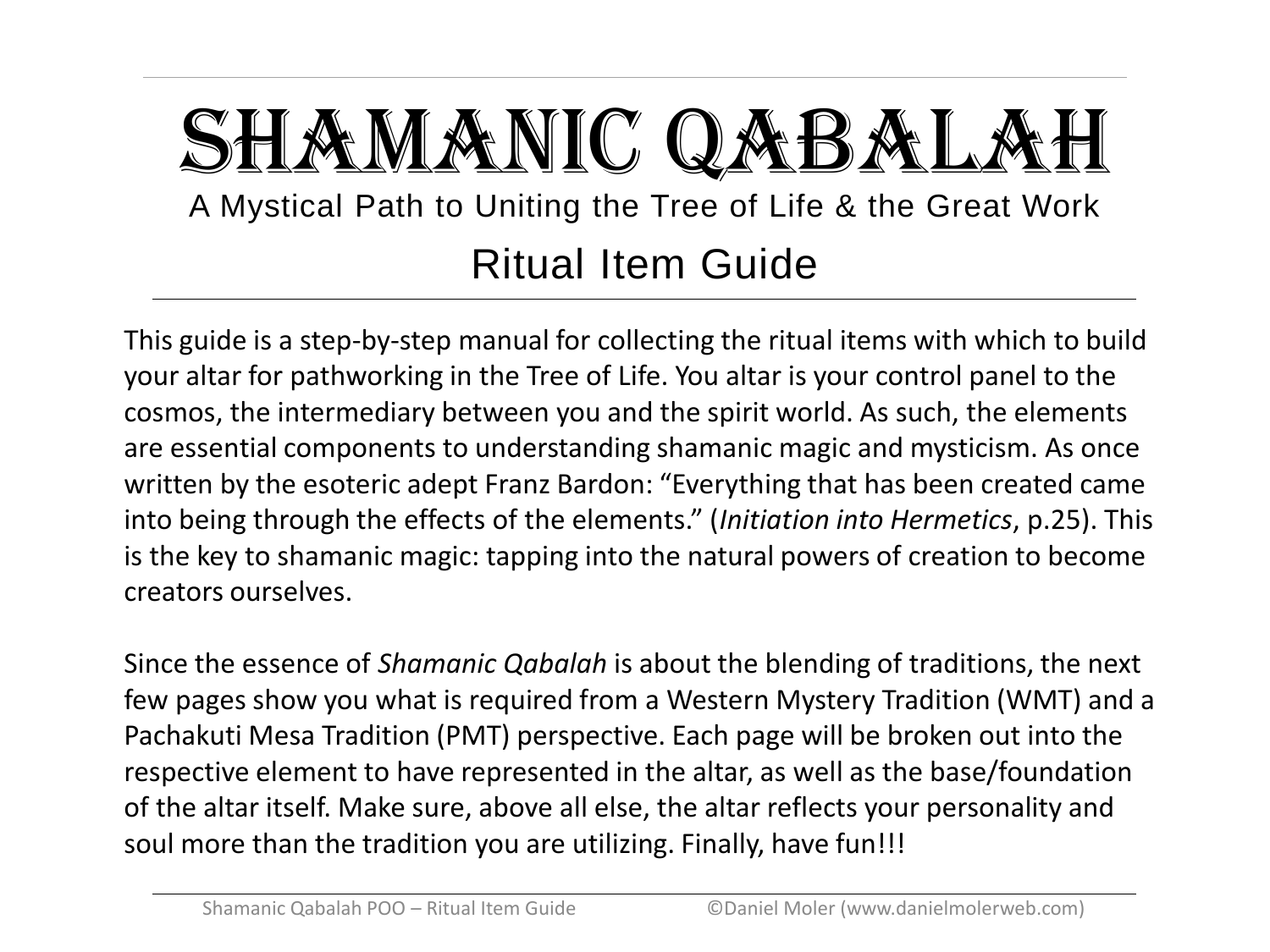#### SHAMANIC QABALAH: Ritual Item Guide The Altar

Every altar needs a foundation, so your first step is to decide what you would like to use as the under-girding of your ritual operations. Here are some examples:



In the PMT, a *manta* is used as the foundation of a mesa altar. The *manta* is traditionally a Peruvian textile which is either laid directly on the ground or a table. They are usually designed in the Quechua or Aymara style but what is important is that is a design that you appreciate and connect with. In the PMT lineage the altar normally faces north, with the practitioner positioned in the south.



In the WMT, the altar is usually a raised table or double cube. The purpose of the double cube is that one level represents the microcosm and the other the macrocosm of the universe. It is traditionally painted black. In the WMT lineage, the altar normally faces east, with the practitioner positioned in the west.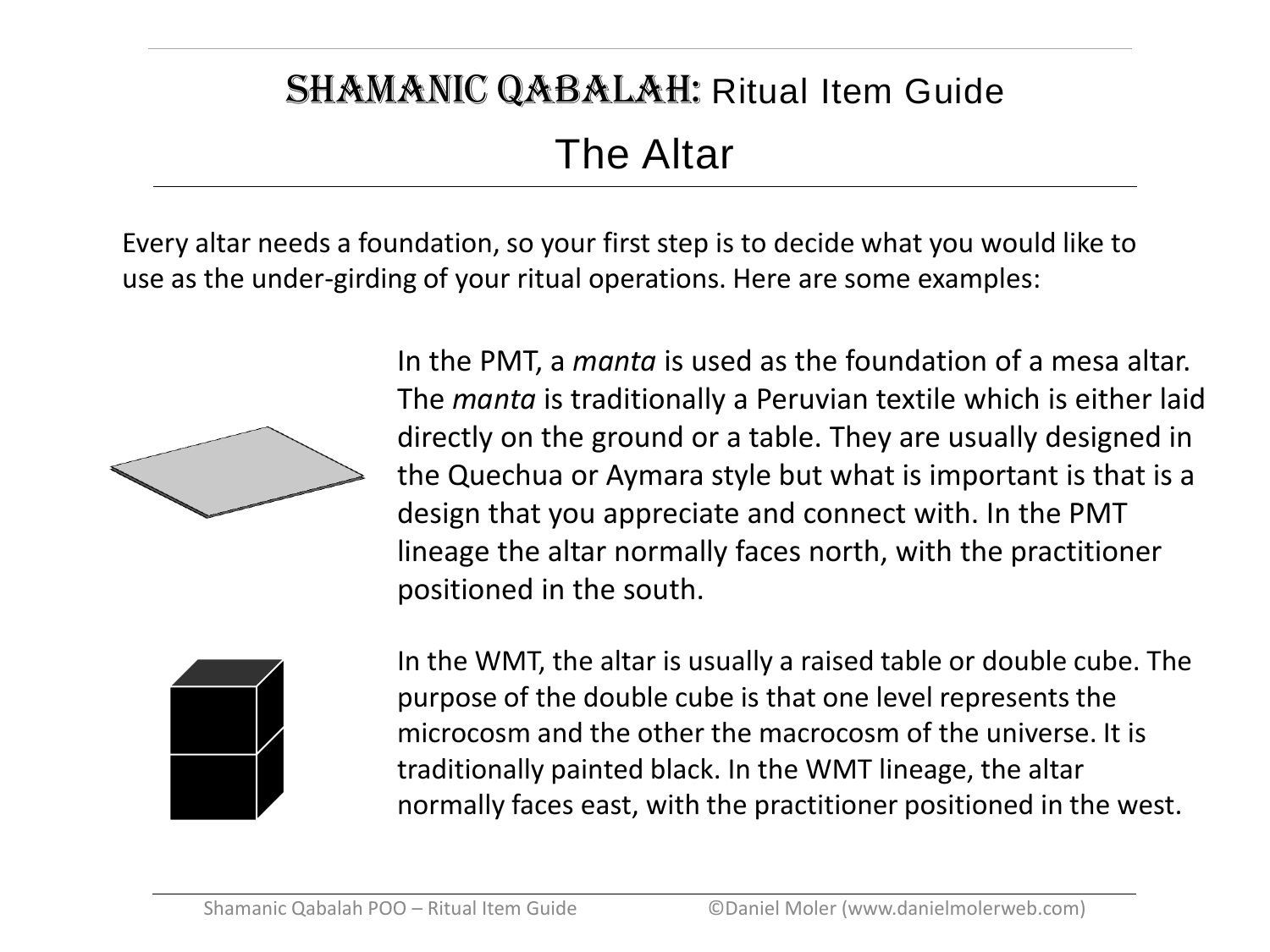### SHAMANIC QABALAH: Ritual Item Guide Representing Earth

The first item you should collect (intuitively, if you can) is an item to represent Earth on your altar. Earth is characteristic not only of our collective home planet, but is emblematic of our physical existence in reality. Therefore, the item representing Earth on your altar will serve more material functions of ceremony.



In the PMT, a stone or a crystal is normally selected to represent Earth, which embodies *Pachamama* (Mother Earth). You should find this item in nature with the intention to seek it out for the particular purpose of using it for your mesa. This item will be placed in the south of the PMT altar.



In the WMT, a pentacle is used to represent Earth. The pentacle is a disc bearing a symbol important to the practitioner's work in the world (a pentagram, Eye of Horus, etc.). This item will placed in the north of the WMT altar.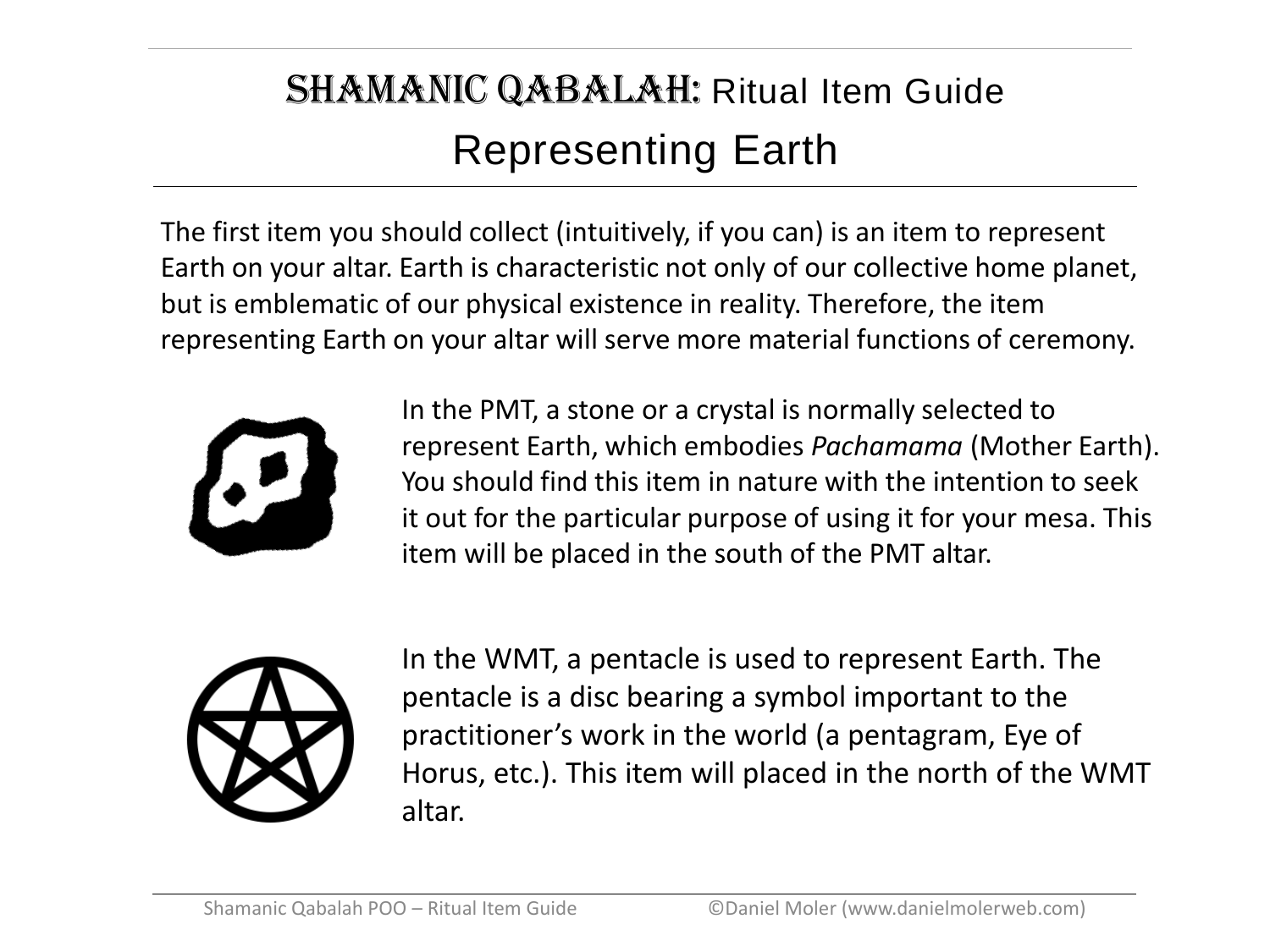### SHAMANIC QABALAH: Ritual Item Guide Representing Water

The next item you should collect is the item to represent water on your altar. Water is characteristic not only of the waters on our beloved planet, but is emblematic of our emotional existence in reality. Therefore, the item representing water on your altar will serve more intuitive functions of ceremony.



In the PMT, a shell or bowl of water is normally selected to represent water, which embodies *Mamakilla* (Grandmother Moon) who has much influence upon the waters of the planet. The bowl or shell can be literally filled with water, if desired. This item will be placed in the west of the PMT altar.



In the WMT, a cup or chalice is used to represent water. The chalice is a symbol of the feminine in us all, a container to receive the blessings of Spirit. This item will placed in the west of the WMT altar.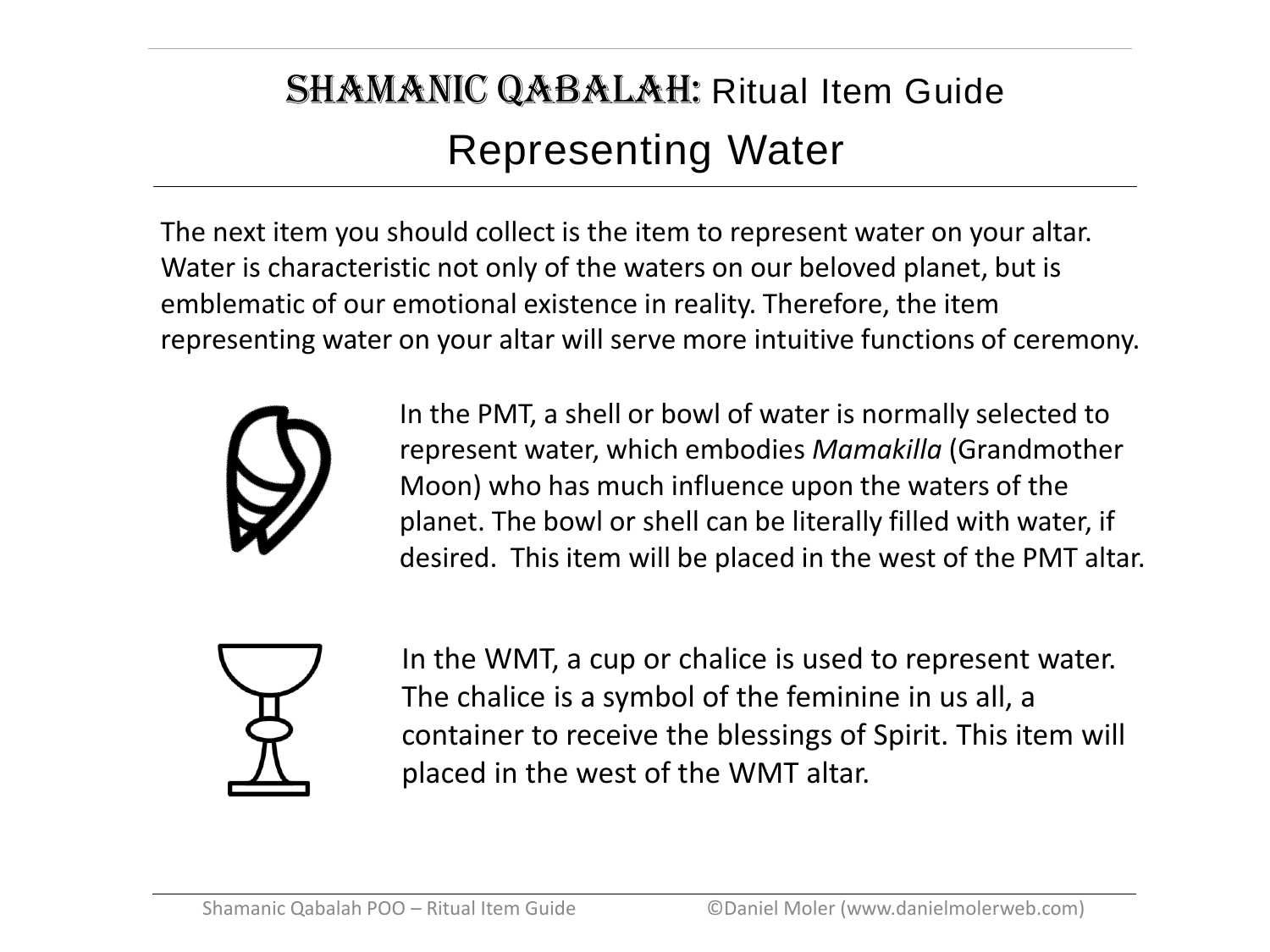### SHAMANIC QABALAH: Ritual Item Guide Representing Air

The next item you should collect is the item to represent air on your altar. Air is characteristic not only of the very oxygen we breathe to produce life, but is emblematic of our spiritual existence in reality. Therefore, the item representing air on your altar will serve more devotional functions of ceremony.



In the PMT, a feather is normally selected to represent air, which embodies *Wiracocha* (Great Spirit) who is the source of all Creation. The feather should ideally be found in nature, coming from an eagle or condor if possible. This item will be placed in the north of the PMT altar.



In the WMT, a sword or dagger is used to represent air. The sword is used as a reservoir of strength and energy for the practitioner, a symbol of chivalry to defend yourself and others. This item will placed in the east of the WMT altar.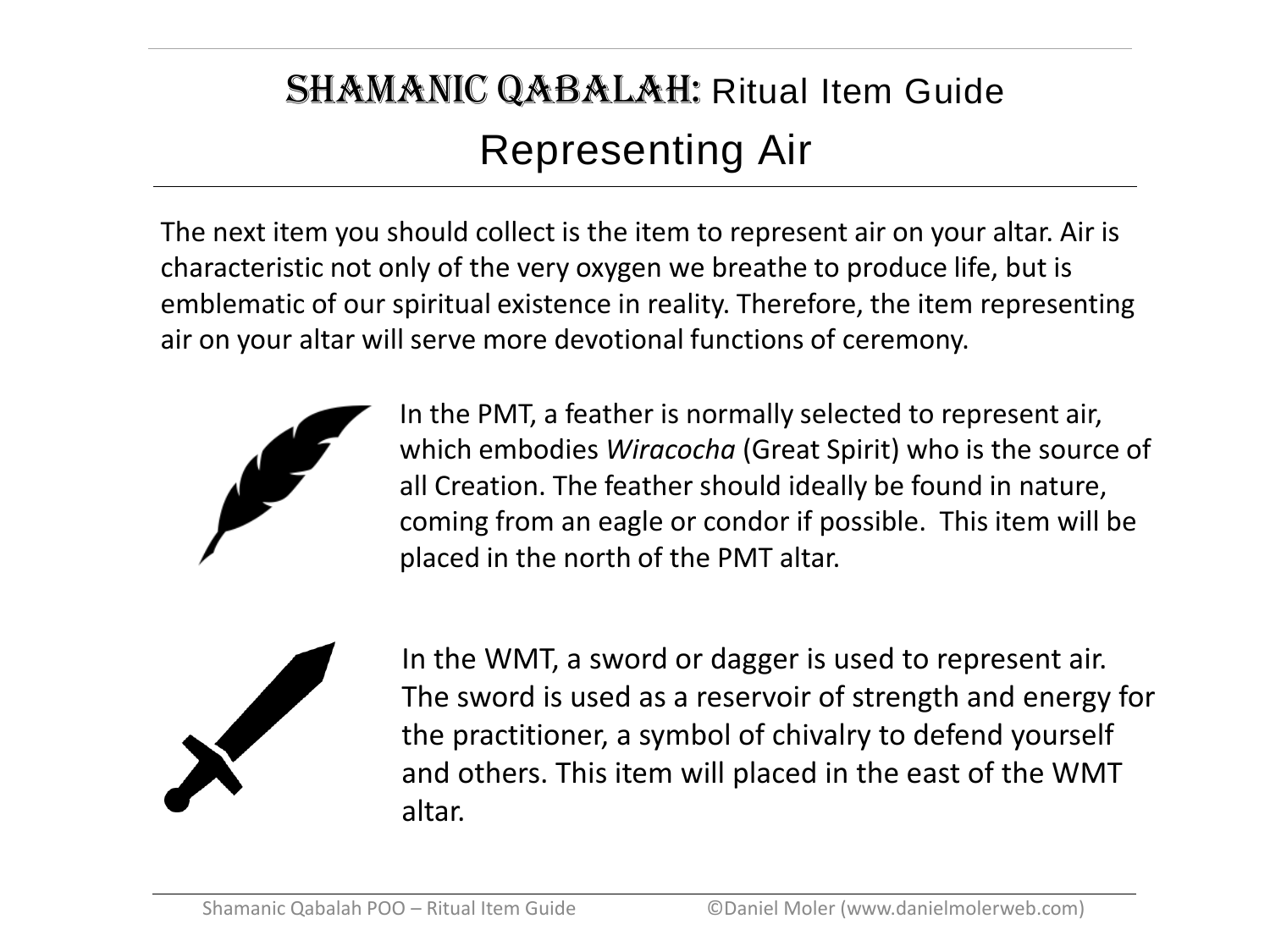### SHAMANIC QABALAH: Ritual Item Guide Representing Fire

The next item you should collect is the item to represent fire on your altar. Fire is characteristic not only of the very oxygen we breathe to produce life, but is emblematic of our mental existence in reality. Therefore, the item representing fire on your altar will serve more intellectual functions of ceremony.



In the PMT, a white candle is normally selected to represent fire, which embodies *IntiTayta* (Father Sun) who brings light into our days. The candle exudes the clarity of wisdom we ourselves should emulate in the darkness. This item will be placed in the east of the PMT altar.



In the WMT, a wand or rod is used to represent fire. The wand is a symbol of the masculine in us all; it is an extension of the Will of the practitioner. This item will placed in the south of the WMT altar.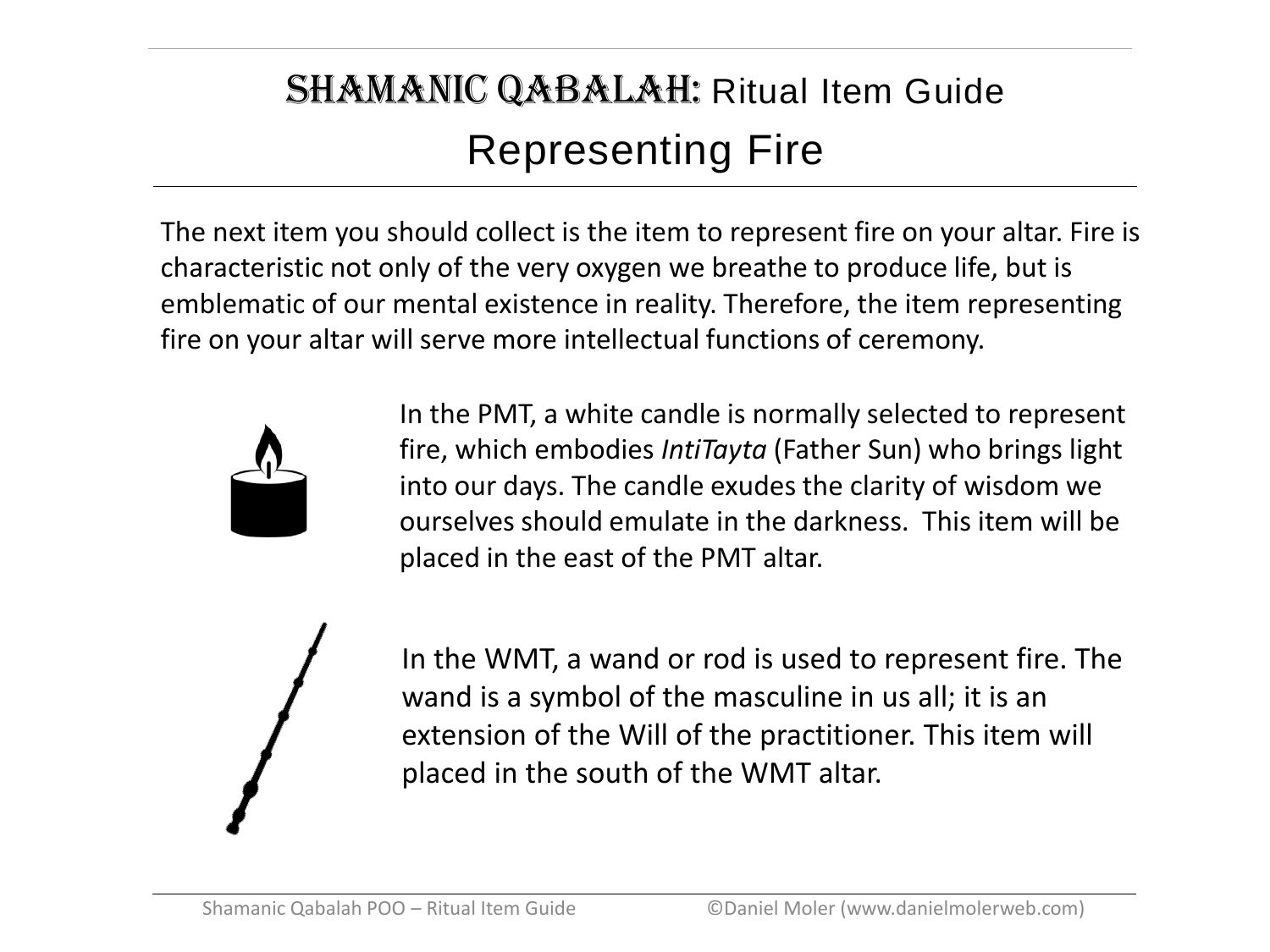## SHAMANIC QABALAH: Ritual Item Guide Representing Unity

The final item you should collect is the item to represent unity on your altar, a harmonization of all the elemental powers thus far contained. This item will serve the function of binding the elements together as an embodiment of the soul's ability to express itself in this reality, normally situated in the center of the altar.



In the PMT, the center is depicted as *K'yuchi* (literally meaning "rainbow"), known as the *mesarumi* ritual piece. The *mesarumi* can be exhibited as the practitioner's most sacred ritual item, or the traditional *mesarumi*: a three-piece set containing a scallop shell, flat stone, and cross. The three items depict the three things most needed to create life, respectively: blood, body, and spirit.



In the WMT, and most especially the Golden Dawn tradition, the Cross and Triangle is oftentimes used. The cross (normally red) illustrates the unfolding of light coming from Spirit, and the triangle (white) is the form in which that light unfolds into manifestation. Together, they create the dawning sun (Golden Dawn).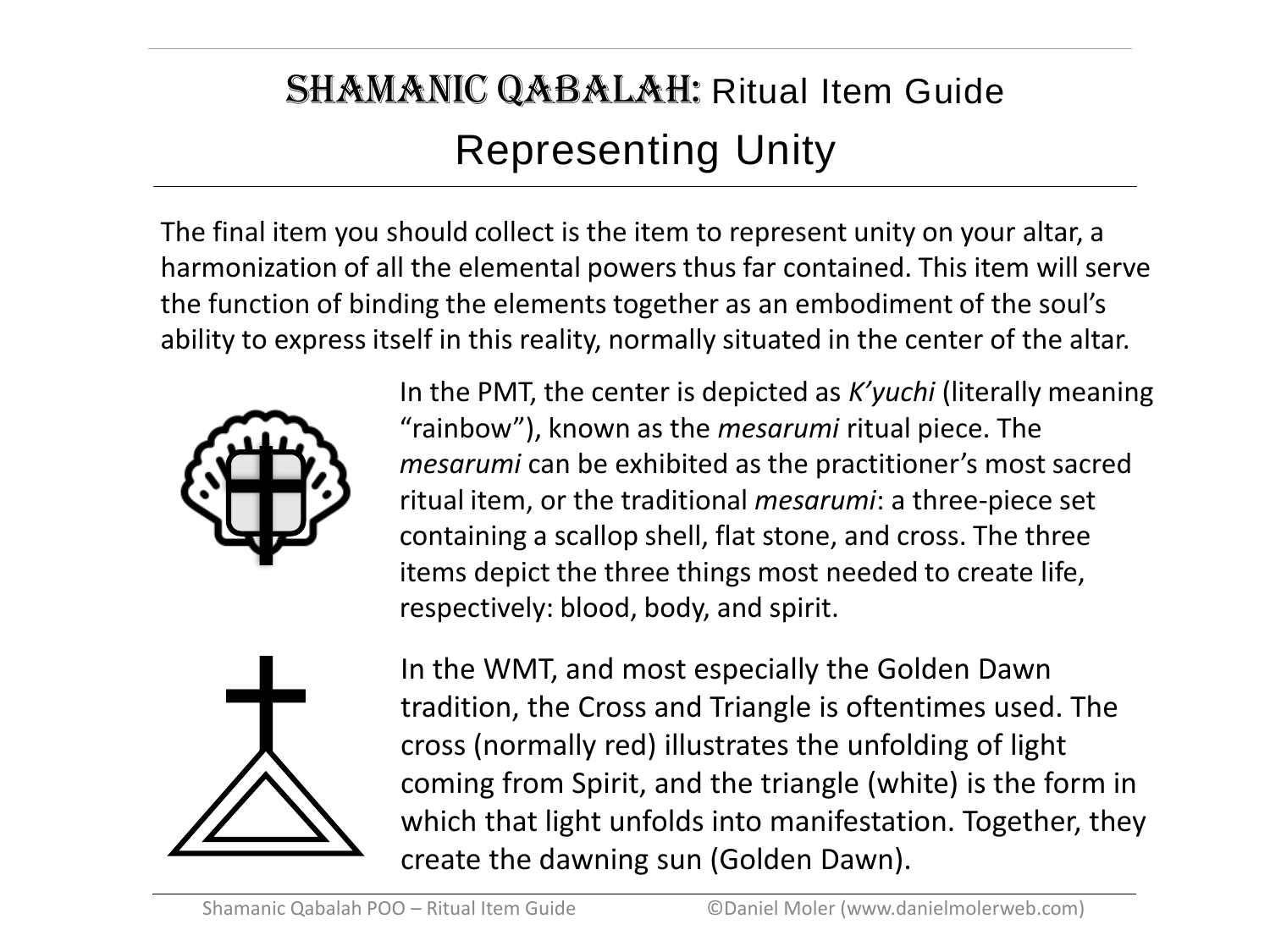SHAMANIC QABALAH: Ritual Item Guide The Pachakuti Mesa Tradition (PMT) Altar